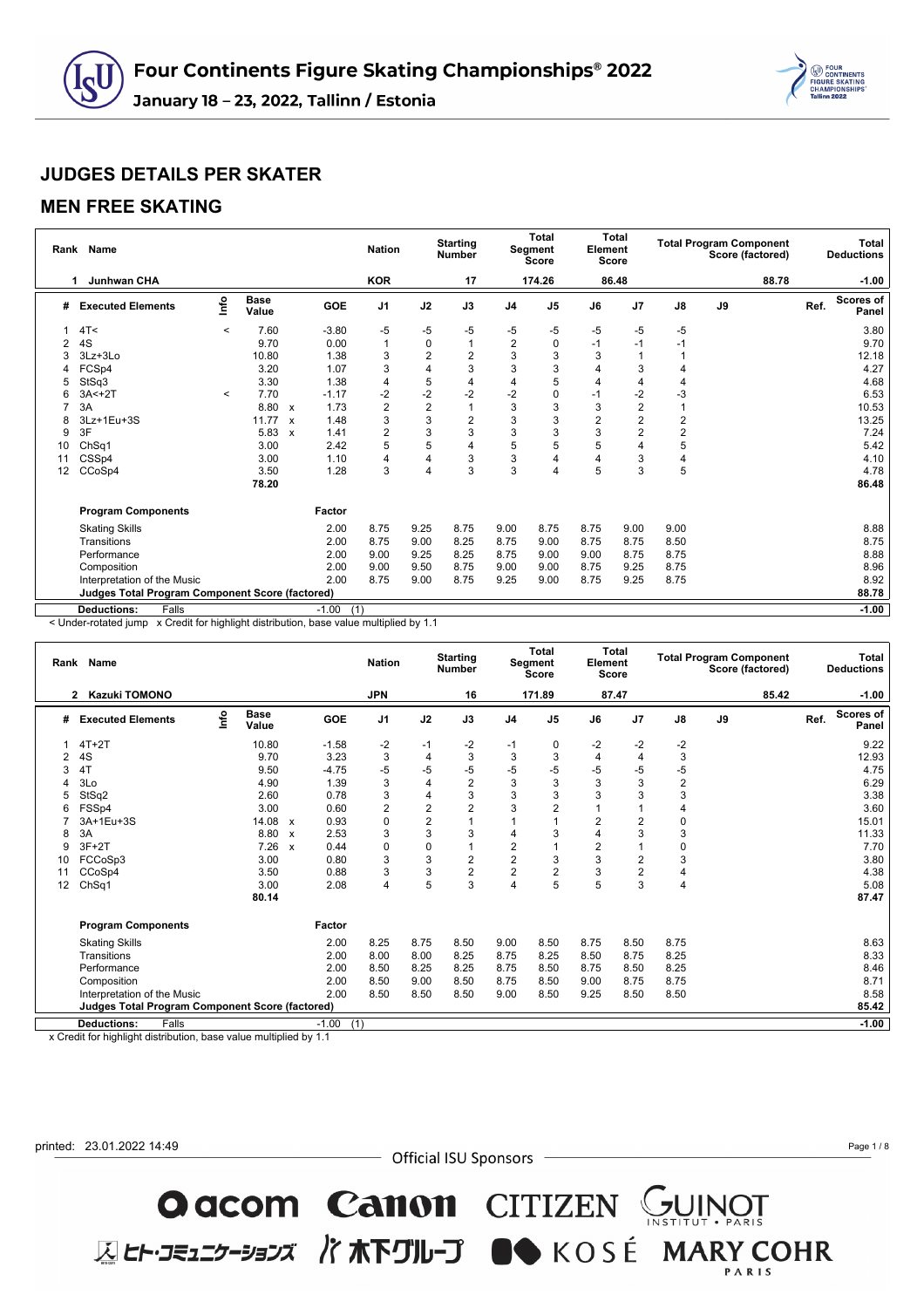

### **MEN FREE SKATING**

|    | Rank Name                                              |      |                      |              |         | <b>Nation</b>  |                | <b>Starting</b><br><b>Number</b> |                | Total<br>Segment<br><b>Score</b> | Element        | <b>Total</b><br><b>Score</b> |                  |    | <b>Total Program Component</b><br>Score (factored) |      | <b>Total</b><br><b>Deductions</b> |
|----|--------------------------------------------------------|------|----------------------|--------------|---------|----------------|----------------|----------------------------------|----------------|----------------------------------|----------------|------------------------------|------------------|----|----------------------------------------------------|------|-----------------------------------|
|    | Kao MIURA<br>3                                         |      |                      |              |         | <b>JPN</b>     |                | 15                               |                | 162.70                           |                | 81.78                        |                  |    | 80.92                                              |      | 0.00                              |
| #  | <b>Executed Elements</b>                               | lnfo | <b>Base</b><br>Value |              | GOE     | J <sub>1</sub> | J2             | J3                               | J <sub>4</sub> | J <sub>5</sub>                   | J6             | J <sub>7</sub>               | $\mathsf{J}8$    | J9 |                                                    | Ref. | <b>Scores of</b><br>Panel         |
|    | 3A                                                     |      | 8.00                 |              | 1.87    | 3              | 1              | 2                                | 2              | 2                                | 3              | 2                            | 3                |    |                                                    |      | 9.87                              |
| 2  | $4S+2T$                                                |      | 11.00                |              | 2.10    | 1              | $\overline{2}$ | $\overline{2}$                   | 3              | $\overline{2}$                   | 3              | 2                            | $\mathbf 2$      |    |                                                    |      | 13.10                             |
| 3  | 4S                                                     |      | 9.70                 |              | $-3.07$ | $-3$           | $-2$           | $-3$                             | -4             | -4                               | -3             | $-3$                         | -3               |    |                                                    |      | 6.63                              |
|    | FCSp1                                                  |      | 1.90                 |              | $-0.22$ | $-1$           | 0              | $-1$                             | $-2$           | $-1$                             | $-2$           |                              | $-2$             |    |                                                    |      | 1.68                              |
| 5  | $3A+2T$                                                |      | 9.30                 |              | 1.33    | $\overline{2}$ |                | $\mathbf{1}$                     | 3              | $\overline{2}$                   |                | 3                            | $\mathbf 0$      |    |                                                    |      | 10.63                             |
| 6  | ChSq1                                                  |      | 3.00                 |              | 1.17    | $\overline{2}$ | 3              | $\overline{2}$                   | 3              | $\overline{2}$                   | $\overline{2}$ | $\overline{2}$               | 3                |    |                                                    |      | 4.17                              |
|    | 4T                                                     |      | 10.45                | $\mathbf{x}$ | 3.01    | 3              | 5              | 3                                | 4              | 3                                | 3              | 3                            | $\mathsf 3$      |    |                                                    |      | 13.46                             |
| 8  | 3Lo                                                    |      | 5.39                 | $\mathbf{x}$ | 1.06    | 3              | 3              | $\overline{2}$                   | 3              |                                  | 2              |                              | $\boldsymbol{2}$ |    |                                                    |      | 6.45                              |
| 9  | CSSp3                                                  |      | 2.60                 |              | 0.69    | $\overline{2}$ | 4              | 3                                | $\overline{c}$ | 3                                |                | $\overline{2}$               | $\overline{2}$   |    |                                                    |      | 3.29                              |
| 10 | StSq2                                                  |      | 2.60                 |              | 1.00    | 3              | 4              | 3                                | 4              | 4                                | 4              | 4                            | $\overline{4}$   |    |                                                    |      | 3.60                              |
| 11 | 2A+1Eu+2S                                              |      | 5.61                 | $\mathbf{x}$ | $-0.06$ | $\mathbf 0$    | 0              | $-1$                             | $\overline{2}$ | 0                                | 0              | 0                            | $-1$             |    |                                                    |      | 5.55                              |
| 12 | CCoSp3                                                 |      | 3.00                 |              | 0.35    | 3              | 3              | $-1$                             |                | $\overline{2}$                   |                | $-2$                         | $\overline{1}$   |    |                                                    |      | 3.35                              |
|    |                                                        |      | 72.55                |              |         |                |                |                                  |                |                                  |                |                              |                  |    |                                                    |      | 81.78                             |
|    | <b>Program Components</b>                              |      |                      |              | Factor  |                |                |                                  |                |                                  |                |                              |                  |    |                                                    |      |                                   |
|    | <b>Skating Skills</b>                                  |      |                      |              | 2.00    | 7.75           | 8.50           | 8.25                             | 8.75           | 8.25                             | 8.50           | 8.00                         | 8.50             |    |                                                    |      | 8.33                              |
|    | Transitions                                            |      |                      |              | 2.00    | 7.25           | 7.75           | 7.75                             | 8.50           | 8.00                             | 8.00           | 7.50                         | 8.00             |    |                                                    |      | 7.83                              |
|    | Performance                                            |      |                      |              | 2.00    | 7.75           | 8.25           | 8.25                             | 8.50           | 8.25                             | 8.00           | 7.75                         | 8.50             |    |                                                    |      | 8.17                              |
|    | Composition                                            |      |                      |              | 2.00    | 7.50           | 8.75           | 8.25                             | 8.75           | 8.00                             | 8.25           | 8.00                         | 7.50             |    |                                                    |      | 8.13                              |
|    | Interpretation of the Music                            |      |                      |              | 2.00    | 7.75           | 8.25           | 7.75                             | 8.50           | 8.25                             | 7.75           | 7.75                         | 8.25             |    |                                                    |      | 8.00                              |
|    | <b>Judges Total Program Component Score (factored)</b> |      |                      |              |         |                |                |                                  |                |                                  |                |                              |                  |    |                                                    |      | 80.92                             |
|    | <b>Deductions:</b>                                     |      |                      |              |         |                |                |                                  |                |                                  |                |                              |                  |    |                                                    |      | 0.00                              |

x Credit for highlight distribution, base value multiplied by 1.1

|    | Rank Name                                              |    |                      |                           |            | <b>Nation</b>  |                | <b>Starting</b><br><b>Number</b> |                | <b>Total</b><br>Segment<br>Score | Element        | <b>Total</b><br><b>Score</b> |                | <b>Total Program Component</b><br>Score (factored) |       |      | Total<br><b>Deductions</b> |
|----|--------------------------------------------------------|----|----------------------|---------------------------|------------|----------------|----------------|----------------------------------|----------------|----------------------------------|----------------|------------------------------|----------------|----------------------------------------------------|-------|------|----------------------------|
|    | 4 Sena MIYAKE                                          |    |                      |                           |            | <b>JPN</b>     |                | 13                               |                | 160.35                           |                | 81.59                        |                |                                                    | 78.76 |      | 0.00                       |
| #  | <b>Executed Elements</b>                               | ۴o | <b>Base</b><br>Value |                           | <b>GOE</b> | J <sub>1</sub> | J2             | J3                               | J <sub>4</sub> | J <sub>5</sub>                   | J6             | J7                           | $\mathsf{J}8$  | J9                                                 |       | Ref. | <b>Scores of</b><br>Panel  |
|    | $4S+2T$                                                |    | 11.00                |                           | $-0.65$    | $-1$           | $-1$           | 0                                | 0              | 0                                | $-1$           | $-1$                         | $-1$           |                                                    |       |      | 10.35                      |
| 2  | 4S                                                     |    | 9.70                 |                           | 0.16       | $\mathbf{1}$   | $\mathbf 0$    | 1                                | $-1$           | $\Omega$                         | $\Omega$       |                              | -1             |                                                    |       |      | 9.86                       |
|    | 3A+1Eu+3S                                              |    | 12.80                |                           | 0.80       | $\overline{2}$ |                | 2                                | $-1$           |                                  |                |                              | 0              |                                                    |       |      | 13.60                      |
|    | FCSp3                                                  |    | 2.80                 |                           | 0.56       | $\sqrt{2}$     | $\overline{2}$ | $\overline{\mathbf{c}}$          | $\overline{c}$ |                                  | 3              | 2                            | $\overline{2}$ |                                                    |       |      | 3.36                       |
| 5  | 3A                                                     |    | 8.00                 |                           | 1.47       | $\overline{2}$ |                | $\overline{c}$                   | $\overline{c}$ | 2                                | $\overline{2}$ | 2                            |                |                                                    |       |      | 9.47                       |
| 6  | ChSq1                                                  |    | 3.00                 |                           | 1.25       | $\overline{2}$ | 3              | 3                                | $\overline{2}$ | 3                                | $\Omega$       | $\overline{2}$               | 3              |                                                    |       |      | 4.25                       |
|    | $3Lz!+2T$                                              |    | 7.92                 | $\mathbf{x}$              | $-0.69$    | $-1$           | $-1$           | $-1$                             | -3             | -1                               | $-2$           | $-1$                         | -1             |                                                    |       |      | 7.23                       |
| 8  | 3F                                                     |    | 5.83                 | $\boldsymbol{\mathsf{x}}$ | 0.97       |                | $\overline{2}$ | 3                                | 3              |                                  |                | $\overline{2}$               | $\overline{2}$ |                                                    |       |      | 6.80                       |
| 9  | 3Lo                                                    |    | 5.39                 | $\boldsymbol{\mathsf{x}}$ | 0.65       |                |                | $\overline{2}$                   | $\overline{c}$ |                                  | $\overline{2}$ |                              | 1              |                                                    |       |      | 6.04                       |
| 10 | StSq2                                                  |    | 2.60                 |                           | 0.65       | 3              | 4              | 3                                | $\overline{2}$ | 3                                | $\overline{2}$ | $\overline{2}$               | $\overline{2}$ |                                                    |       |      | 3.25                       |
| 11 | CSSp3                                                  |    | 2.60                 |                           | 0.35       |                | $\overline{2}$ | 1                                | $\overline{c}$ |                                  | $\overline{2}$ |                              | 0              |                                                    |       |      | 2.95                       |
| 12 | CCoSp4                                                 |    | 3.50                 |                           | 0.93       | 3              | $\overline{2}$ | $\overline{2}$                   | 3              | 3                                | 3              | $\overline{2}$               | 3              |                                                    |       |      | 4.43                       |
|    |                                                        |    | 75.14                |                           |            |                |                |                                  |                |                                  |                |                              |                |                                                    |       |      | 81.59                      |
|    | <b>Program Components</b>                              |    |                      |                           | Factor     |                |                |                                  |                |                                  |                |                              |                |                                                    |       |      |                            |
|    | <b>Skating Skills</b>                                  |    |                      |                           | 2.00       | 8.00           | 8.25           | 8.25                             | 8.25           | 7.50                             | 8.00           | 7.50                         | 8.25           |                                                    |       |      | 8.04                       |
|    | Transitions                                            |    |                      |                           | 2.00       | 7.50           | 7.75           | 8.00                             | 8.00           | 7.50                             | 7.50           | 7.25                         | 7.75           |                                                    |       |      | 7.67                       |
|    | Performance                                            |    |                      |                           | 2.00       | 8.00           | 7.50           | 8.25                             | 7.75           | 8.00                             | 7.75           | 7.50                         | 8.00           |                                                    |       |      | 7.83                       |
|    | Composition                                            |    |                      |                           | 2.00       | 7.75           | 8.25           | 8.50                             | 8.00           | 7.75                             | 7.75           | 7.75                         | 8.25           |                                                    |       |      | 7.96                       |
|    | Interpretation of the Music                            |    |                      |                           | 2.00       | 7.75           | 8.00           | 8.25                             | 7.75           | 8.00                             | 7.50           | 7.50                         | 8.25           |                                                    |       |      | 7.88                       |
|    | <b>Judges Total Program Component Score (factored)</b> |    |                      |                           |            |                |                |                                  |                |                                  |                |                              |                |                                                    |       |      | 78.76                      |
|    | <b>Deductions:</b>                                     |    |                      |                           |            |                |                |                                  |                |                                  |                |                              |                |                                                    |       |      | 0.00                       |

x Credit for highlight distribution, base value multiplied by 1.1 ! Not clear edge

printed: 23.01.2022 14:49

- Official ISU Sponsors -

**O acom Canon** CITIZEN GUINOT<br>ELET-JE127-337 / TREAD JUNE

Page 2 / 8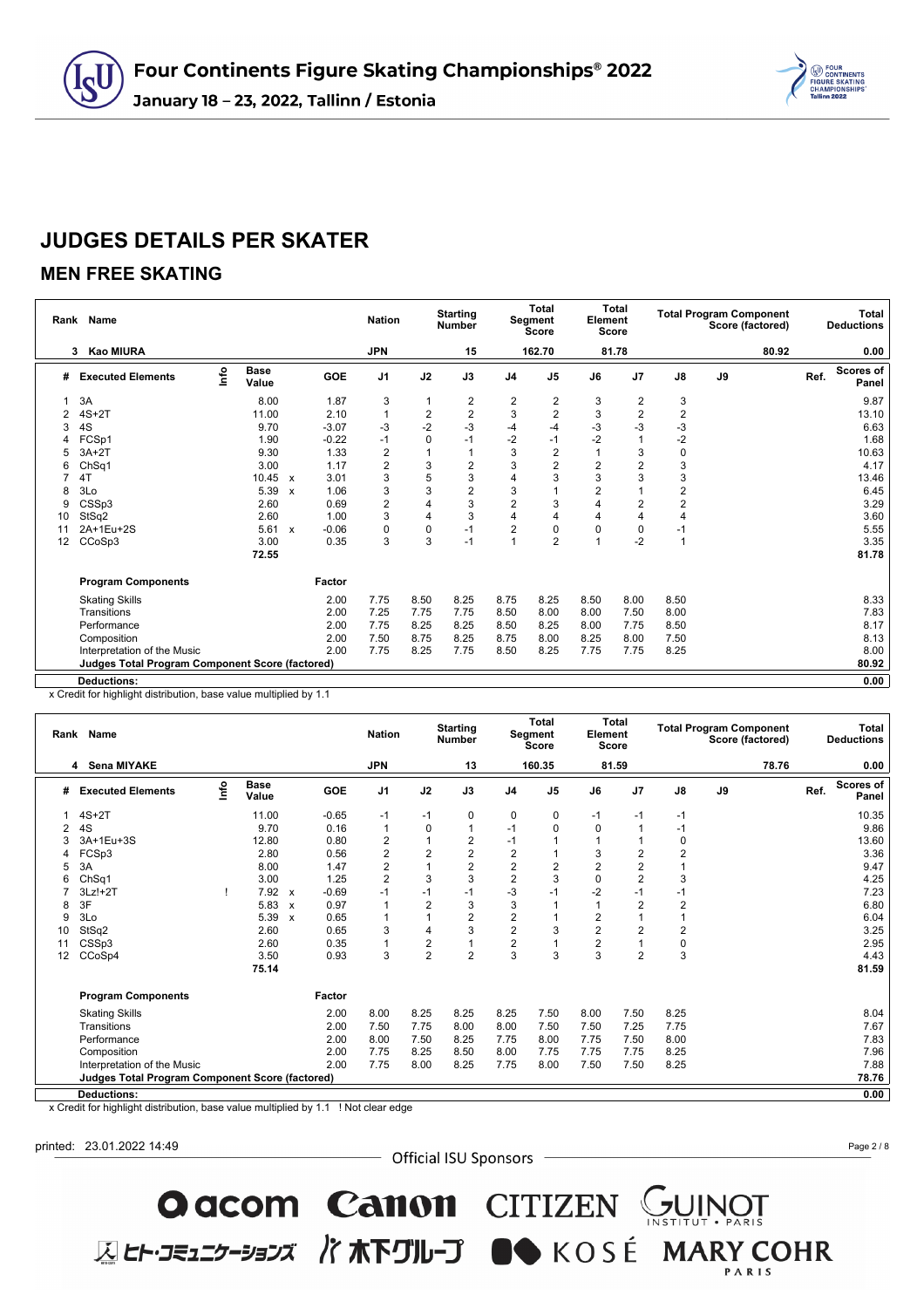

### **MEN FREE SKATING**

|    | Rank Name                                              |      |                      |                           |                | <b>Nation</b>           |                         | <b>Starting</b><br><b>Number</b> |                | <b>Total</b><br>Segment<br><b>Score</b> | Element        | <b>Total</b><br>Score |                         |    | <b>Total Program Component</b><br>Score (factored) |      | Total<br><b>Deductions</b> |
|----|--------------------------------------------------------|------|----------------------|---------------------------|----------------|-------------------------|-------------------------|----------------------------------|----------------|-----------------------------------------|----------------|-----------------------|-------------------------|----|----------------------------------------------------|------|----------------------------|
|    | <b>Mikhail SHAIDOROV</b><br>5                          |      |                      |                           |                | <b>KAZ</b>              |                         | 10                               |                | 158.71                                  |                | 87.29                 |                         |    | 72.42                                              |      | $-1.00$                    |
| #  | <b>Executed Elements</b>                               | lnfo | <b>Base</b><br>Value |                           | GOE            | J <sub>1</sub>          | J2                      | J3                               | J <sub>4</sub> | J <sub>5</sub>                          | J6             | J7                    | J8                      | J9 |                                                    | Ref. | <b>Scores of</b><br>Panel  |
|    | $4T+3T$                                                |      | 13.70                |                           | 3.01           | 3                       | 4                       | 3                                | 4              | 2                                       | 3              | 3                     | 3                       |    |                                                    |      | 16.71                      |
|    | 4T                                                     |      | 9.50                 |                           | 2.06           | $\overline{\mathbf{c}}$ | 3                       | $\overline{\mathbf{c}}$          | 3              | 2                                       |                | $\overline{2}$        | $\overline{\mathbf{c}}$ |    |                                                    |      | 11.56                      |
| 3  | StSq2                                                  |      | 2.60                 |                           | 0.43           |                         | 2                       | $\overline{\mathbf{c}}$          | $\overline{2}$ | 2                                       |                |                       | $\overline{2}$          |    |                                                    |      | 3.03                       |
|    | 3Lz                                                    |      | 5.90                 |                           | 0.89           |                         | $\overline{2}$          | $\overline{2}$                   | 3              | $\overline{2}$                          |                |                       |                         |    |                                                    |      | 6.79                       |
| 5  | 3Lo                                                    |      | 4.90                 |                           | 0.25           | 0                       |                         | 1                                |                | 0                                       |                | 0                     | $\Omega$                |    |                                                    |      | 5.15                       |
| 6  | CCoSp4                                                 |      | 3.50                 |                           | 0.35           |                         |                         | $\overline{c}$                   |                |                                         |                | 0                     |                         |    |                                                    |      | 3.85                       |
|    | 3A+1Eu+3S                                              |      | 14.08                | $\boldsymbol{\mathsf{x}}$ | 0.40           | 0                       | 0                       | $\overline{c}$                   |                | 0                                       |                | 2                     | $\Omega$                |    |                                                    |      | 14.48                      |
| 8  | 3A                                                     |      | 8.80                 | $\mathbf{x}$              | 0.93           | 0                       |                         | 3                                |                | 2                                       |                |                       |                         |    |                                                    |      | 9.73                       |
| 9  | FSSp4                                                  |      | 3.00                 |                           | 0.30           | $\mathbf 0$             | 0                       | $\overline{2}$                   |                |                                         | $\overline{2}$ |                       |                         |    |                                                    |      | 3.30                       |
| 10 | Ch <sub>Sq1</sub>                                      |      | 3.00                 |                           | 0.83           | $\mathbf{1}$            | $\overline{\mathbf{c}}$ | $\overline{1}$                   | 3              |                                         | 3              |                       | $\overline{2}$          |    |                                                    |      | 3.83                       |
| 11 | 3F+2A+SEQ                                              |      | 7.57                 | $\boldsymbol{\mathsf{x}}$ | $-2.39$        | -5                      | $-5$                    | $-5$                             | -5             | $-4$                                    | $-4$           | $-4$                  | $-4$                    |    |                                                    |      | 5.18                       |
| 12 | FCCoSp4                                                |      | 3.50                 |                           | 0.18           | $\mathbf 0$             | 0                       | 1                                | $\overline{2}$ |                                         |                | $-1$                  | $\mathbf 0$             |    |                                                    |      | 3.68                       |
|    |                                                        |      | 80.05                |                           |                |                         |                         |                                  |                |                                         |                |                       |                         |    |                                                    |      | 87.29                      |
|    | <b>Program Components</b>                              |      |                      |                           | Factor         |                         |                         |                                  |                |                                         |                |                       |                         |    |                                                    |      |                            |
|    | <b>Skating Skills</b>                                  |      |                      |                           | 2.00           | 6.50                    | 7.00                    | 7.25                             | 8.00           | 7.50                                    | 8.00           | 6.50                  | 6.75                    |    |                                                    |      | 7.17                       |
|    | Transitions                                            |      |                      |                           | 2.00           | 6.50                    | 7.50                    | 6.75                             | 7.75           | 7.50                                    | 7.50           | 6.25                  | 6.75                    |    |                                                    |      | 7.08                       |
|    | Performance                                            |      |                      |                           | 2.00           | 6.50                    | 7.75                    | 7.00                             | 7.75           | 7.75                                    | 7.75           | 6.75                  | 6.75                    |    |                                                    |      | 7.29                       |
|    | Composition                                            |      |                      |                           | 2.00           | 6.75                    | 8.00                    | 7.25                             | 7.75           | 7.75                                    | 8.00           | 6.75                  | 7.25                    |    |                                                    |      | 7.46                       |
|    | Interpretation of the Music                            |      |                      |                           | 2.00           | 6.75                    | 7.25                    | 7.25                             | 8.00           | 7.75                                    | 7.50           | 6.50                  | 6.75                    |    |                                                    |      | 7.21                       |
|    | <b>Judges Total Program Component Score (factored)</b> |      |                      |                           |                |                         |                         |                                  |                |                                         |                |                       |                         |    |                                                    |      | 72.42                      |
|    | <b>Deductions:</b><br>Falls                            |      |                      |                           | $-1.00$<br>(1) |                         |                         |                                  |                |                                         |                |                       |                         |    |                                                    |      | $-1.00$                    |

x Credit for highlight distribution, base value multiplied by 1.1

|    | Rank Name                                              |         |                      |              |            | <b>Nation</b>           |                         | <b>Starting</b><br><b>Number</b> |                | <b>Total</b><br>Segment<br><b>Score</b> | Element        | Total<br>Score |                | <b>Total Program Component</b><br>Score (factored) |      | Total<br><b>Deductions</b> |
|----|--------------------------------------------------------|---------|----------------------|--------------|------------|-------------------------|-------------------------|----------------------------------|----------------|-----------------------------------------|----------------|----------------|----------------|----------------------------------------------------|------|----------------------------|
|    | <b>Joseph PHAN</b><br>6                                |         |                      |              |            | CAN                     |                         | 8                                |                | 151.15                                  |                | 75.21          |                | 75.94                                              |      | 0.00                       |
| #  | <b>Executed Elements</b>                               | ۴o      | <b>Base</b><br>Value |              | <b>GOE</b> | J <sub>1</sub>          | J2                      | J3                               | J <sub>4</sub> | J <sub>5</sub>                          | J6             | J <sub>7</sub> | $\mathsf{J}8$  | J9                                                 | Ref. | <b>Scores of</b><br>Panel  |
|    | $3A+3T$                                                |         | 12.20                |              | 2.67       | 3                       | 3                       | 3                                | 4              | 4                                       | 4              | 2              | 3              |                                                    |      | 14.87                      |
| 2  | 3F                                                     |         | 5.30                 |              | 1.06       | $\overline{c}$          | $\overline{\mathbf{c}}$ | $\overline{2}$                   | $\overline{2}$ | 2                                       | 3              | 2              | $\overline{2}$ |                                                    |      | 6.36                       |
|    | 3A<                                                    | $\,<\,$ | 6.40                 |              | $-2.13$    | $-3$                    | $-3$                    | $-4$                             | -4             | $-1$                                    | $-2$           | $-5$           | $-4$           |                                                    |      | 4.27                       |
|    | 2A                                                     |         | 3.30                 |              | $-0.06$    | $-1$                    | 0                       | 0                                | $\mathbf{0}$   |                                         | $-1$           | 0              | 0              |                                                    |      | 3.24                       |
| 5  | FCSp3                                                  |         | 2.80                 |              | 0.75       | 3                       | 3                       | $\overline{2}$                   |                | 2                                       | 4              | 3              | 3              |                                                    |      | 3.55                       |
| 6  | ChSq1                                                  |         | 3.00                 |              | 1.00       | $\overline{c}$          | $\overline{2}$          | $\overline{2}$                   |                |                                         | 3              | $\overline{2}$ | 3              |                                                    |      | 4.00                       |
|    | 3Lz+1Eu+3S                                             |         | 11.77                | $\mathbf{x}$ | 1.57       | $\overline{2}$          |                         | 3                                | 3              | $\overline{2}$                          | $\overline{2}$ | 3              | 3              |                                                    |      | 13.34                      |
| 8  | $3Lz + 2T$                                             |         | 7.92                 | $\mathbf{x}$ | $-0.10$    | 1                       |                         | $-1$                             | $-1$           | $\Omega$                                |                | $-1$           | $-1$           |                                                    |      | 7.82                       |
| 9  | CSSp4                                                  |         | 3.00                 |              | 0.60       | $\overline{c}$          | 3                       | 1                                | $\overline{c}$ |                                         | 3              |                | 3              |                                                    |      | 3.60                       |
| 10 | 3Lo                                                    |         | 5.39                 | $\mathsf{x}$ | 1.31       | $\overline{2}$          | 4                       | 3                                | 3              | $\overline{2}$                          | 3              | 2              | 3              |                                                    |      | 6.70                       |
| 11 | StSq2                                                  |         | 2.60                 |              | 0.43       | $\overline{\mathbf{c}}$ | 3                       | $\overline{c}$                   | $\overline{c}$ |                                         | $\mathbf 0$    |                | $\overline{c}$ |                                                    |      | 3.03                       |
| 12 | CCoSp4                                                 |         | 3.50                 |              | 0.93       | 3                       | 4                       | $\overline{2}$                   | 3              | $\overline{2}$                          | 3              | $\overline{2}$ | 3              |                                                    |      | 4.43                       |
|    |                                                        |         | 67.18                |              |            |                         |                         |                                  |                |                                         |                |                |                |                                                    |      | 75.21                      |
|    | <b>Program Components</b>                              |         |                      |              | Factor     |                         |                         |                                  |                |                                         |                |                |                |                                                    |      |                            |
|    | <b>Skating Skills</b>                                  |         |                      |              | 2.00       | 7.50                    | 7.25                    | 7.75                             | 7.50           | 8.00                                    | 7.75           | 7.50           | 8.00           |                                                    |      | 7.67                       |
|    | Transitions                                            |         |                      |              | 2.00       | 7.25                    | 7.50                    | 7.25                             | 7.25           | 7.50                                    | 7.50           | 7.00           | 8.00           |                                                    |      | 7.38                       |
|    | Performance                                            |         |                      |              | 2.00       | 7.50                    | 7.50                    | 7.50                             | 7.25           | 8.00                                    | 7.75           | 7.50           | 8.50           |                                                    |      | 7.63                       |
|    | Composition                                            |         |                      |              | 2.00       | 7.50                    | 7.75                    | 7.75                             | 7.50           | 7.75                                    | 8.00           | 7.50           | 8.25           |                                                    |      | 7.71                       |
|    | Interpretation of the Music                            |         |                      |              | 2.00       | 7.75                    | 7.25                    | 7.25                             | 7.50           | 7.75                                    | 8.00           | 7.00           | 8.50           |                                                    |      | 7.58                       |
|    | <b>Judges Total Program Component Score (factored)</b> |         |                      |              |            |                         |                         |                                  |                |                                         |                |                |                |                                                    |      | 75.94                      |
|    | <b>Deductions:</b>                                     |         |                      |              |            |                         |                         |                                  |                |                                         |                |                |                |                                                    |      | 0.00                       |

< Under-rotated jump x Credit for highlight distribution, base value multiplied by 1.1

printed: 23.01.2022 14:49

- Official ISU Sponsors -

O acom Canon CITIZEN SUINOT

**区ヒト・コミュニケーションズ バホ下グループ ■◆** KOSÉ MARY COHR

Page 3 / 8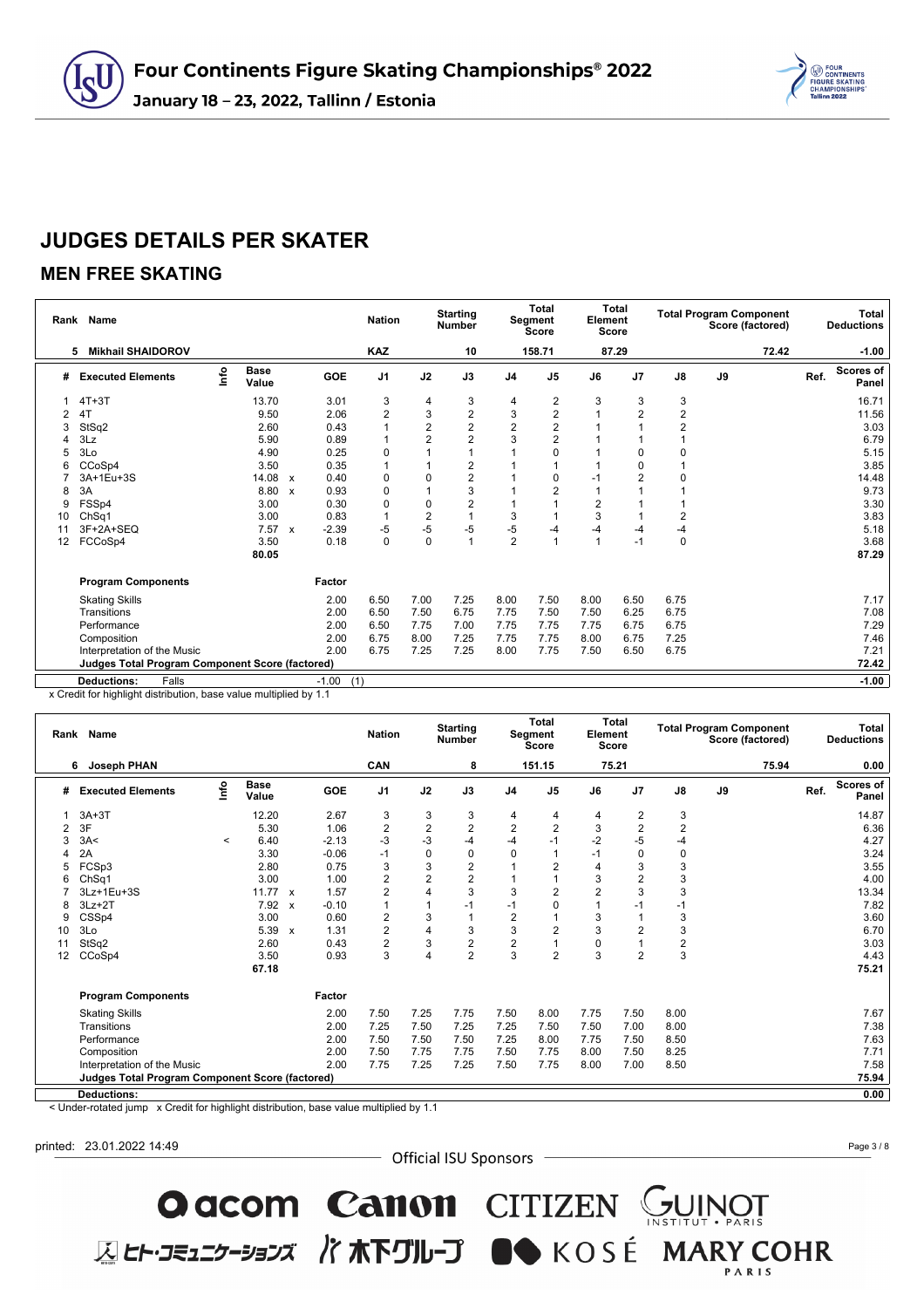

### **MEN FREE SKATING**

|    | Rank Name                                              |      |                      |              |                | <b>Nation</b>  |                | <b>Starting</b><br><b>Number</b> |                | <b>Total</b><br>Segment<br><b>Score</b> | Element<br><b>Score</b> | <b>Total</b>   |                         | <b>Total Program Component</b> | Score (factored) |      | Total<br><b>Deductions</b> |
|----|--------------------------------------------------------|------|----------------------|--------------|----------------|----------------|----------------|----------------------------------|----------------|-----------------------------------------|-------------------------|----------------|-------------------------|--------------------------------|------------------|------|----------------------------|
|    | <b>Camden PULKINEN</b>                                 |      |                      |              |                | <b>USA</b>     |                | 4                                |                | 146.81                                  |                         | 77.13          |                         |                                | 71.68            |      | $-2.00$                    |
| #  | <b>Executed Elements</b>                               | lnfo | <b>Base</b><br>Value |              | GOE            | J <sub>1</sub> | J2             | J3                               | J <sub>4</sub> | J <sub>5</sub>                          | J6                      | J <sub>7</sub> | $\mathsf{J}8$           | J9                             |                  | Ref. | Scores of<br>Panel         |
|    | $4T+3T$                                                |      | 13.70                |              | 2.53           | 3              | 3              | 3                                | 3              |                                         | 3                       | 2              | $\overline{2}$          |                                |                  |      | 16.23                      |
|    | 4T                                                     |      | 9.50                 |              | $-4.59$        | $-5$           | $-4$           | $-5$                             | -5             | $-5$                                    | -5                      | $-5$           | $-4$                    |                                |                  |      | 4.91                       |
| 3  | 3A                                                     |      | 8.00                 |              | $-3.20$        | $-4$           | $-4$           | -4                               | -5             | -4                                      | -4                      | $-2$           | $-4$                    |                                |                  |      | 4.80                       |
|    | 3Lo                                                    |      | 4.90                 |              | 1.47           | 3              | 4              | 3                                | 3              | 2                                       | 3                       | 3              | 3                       |                                |                  |      | 6.37                       |
| 5  | StSq2                                                  |      | 2.60                 |              | 0.74           | 3              | 3              | 3                                | 3              | 3                                       | $\overline{2}$          | 2              | 3                       |                                |                  |      | 3.34                       |
|    | FCCoSp3                                                |      | 3.00                 |              | 0.40           | $\overline{c}$ | 2              | 0                                | 3              | -1                                      | $\overline{2}$          | 0              | $\mathbf 2$             |                                |                  |      | 3.40                       |
|    | 3A+1Eu+3S                                              |      | 14.08                | $\mathsf{x}$ | 2.13           | $\overline{c}$ |                | $\overline{2}$                   | 4              | 3                                       | 3                       | $\overline{2}$ | $\overline{\mathbf{c}}$ |                                |                  |      | 16.21                      |
| 8  | FSSp2                                                  |      | 2.30                 |              | 0.35           | $\mathbf{1}$   | 3              |                                  | $\overline{2}$ | 2                                       |                         | 2              |                         |                                |                  |      | 2.65                       |
| 9  | 3Fe                                                    | e    | 4.66                 | $\mathsf{x}$ | $-2.12$        | -5             | $-5$           | $-5$                             | $-5$           | $-5$                                    | $-5$                    | $-5$           | $-5$                    |                                |                  |      | 2.54                       |
| 10 | $3Lz + 2T$                                             |      | 7.92                 | $\mathbf{x}$ | 0.69           | $\overline{2}$ | 0              |                                  |                | 0                                       | $\overline{2}$          | $\overline{2}$ |                         |                                |                  |      | 8.61                       |
| 11 | Ch <sub>Sq1</sub>                                      |      | 3.00                 |              | 0.75           | $\overline{2}$ |                | $\overline{c}$                   |                | 2                                       | $\Omega$                | 2              |                         |                                |                  |      | 3.75                       |
| 12 | CCoSp4                                                 |      | 3.50                 |              | 0.82           | 3              | $\overline{2}$ | $\overline{2}$                   | 3              | 3                                       | $\Omega$                | $\overline{2}$ | $\overline{2}$          |                                |                  |      | 4.32                       |
|    |                                                        |      | 77.16                |              |                |                |                |                                  |                |                                         |                         |                |                         |                                |                  |      | 77.13                      |
|    | <b>Program Components</b>                              |      |                      |              | Factor         |                |                |                                  |                |                                         |                         |                |                         |                                |                  |      |                            |
|    | <b>Skating Skills</b>                                  |      |                      |              | 2.00           | 7.50           | 7.50           | 7.50                             | 6.75           | 7.25                                    | 7.25                    | 7.75           | 7.50                    |                                |                  |      | 7.42                       |
|    | Transitions                                            |      |                      |              | 2.00           | 7.25           | 6.25           | 7.25                             | 6.25           | 7.00                                    | 6.75                    | 7.75           | 7.50                    |                                |                  |      | 7.00                       |
|    | Performance                                            |      |                      |              | 2.00           | 7.00           | 7.00           | 6.75                             | 6.00           | 7.00                                    | 6.50                    | 7.50           | 7.25                    |                                |                  |      | 6.92                       |
|    | Composition                                            |      |                      |              | 2.00           | 7.25           | 7.75           | 7.50                             | 6.50           | 7.25                                    | 7.00                    | 8.00           | 7.75                    |                                |                  |      | 7.42                       |
|    | Interpretation of the Music                            |      |                      |              | 2.00           | 7.00           | 7.50           | 7.00                             | 6.50           | 7.00                                    | 6.75                    | 7.75           | 7.25                    |                                |                  |      | 7.08                       |
|    | <b>Judges Total Program Component Score (factored)</b> |      |                      |              |                |                |                |                                  |                |                                         |                         |                |                         |                                |                  |      | 71.68                      |
|    | <b>Deductions:</b><br>Falls                            |      |                      |              | $-2.00$<br>(2) |                |                |                                  |                |                                         |                         |                |                         |                                |                  |      | $-2.00$                    |

x Credit for highlight distribution, base value multiplied by 1.1 e Wrong edge

|    | Rank Name                                       |      |                      |              |         | <b>Nation</b>  |                | <b>Starting</b><br><b>Number</b> |                | <b>Total</b><br>Segment<br><b>Score</b> | Element        | <b>Total</b><br><b>Score</b> |                         | <b>Total Program Component</b><br>Score (factored) |      | Total<br><b>Deductions</b> |
|----|-------------------------------------------------|------|----------------------|--------------|---------|----------------|----------------|----------------------------------|----------------|-----------------------------------------|----------------|------------------------------|-------------------------|----------------------------------------------------|------|----------------------------|
|    | <b>Brendan KERRY</b><br>8                       |      |                      |              |         | <b>AUS</b>     |                | 14                               |                | 146.45                                  |                | 70.03                        |                         | 76.42                                              |      | 0.00                       |
| #  | <b>Executed Elements</b>                        | lnfo | <b>Base</b><br>Value |              | GOE     | J <sub>1</sub> | J2             | J3                               | J <sub>4</sub> | J <sub>5</sub>                          | J6             | J7                           | J8                      | J9                                                 | Ref. | Scores of<br>Panel         |
|    | 4T                                              |      | 9.50                 |              | 1.74    | 2              | 2              | 2                                |                |                                         | $\overline{2}$ | 2                            | $\overline{\mathbf{c}}$ |                                                    |      | 11.24                      |
|    | 3S                                              |      | 4.30                 |              | 0.43    | $\mathbf 0$    | $\overline{2}$ | 1                                | 2              | 0                                       | 3              |                              | $\mathbf 0$             |                                                    |      | 4.73                       |
|    | $3A+2T$                                         |      | 9.30                 |              | 0.93    |                |                |                                  | 0              | 2                                       | 3              | $\overline{2}$               | 0                       |                                                    |      | 10.23                      |
|    | 3F!                                             |      | 5.30                 |              | 0.18    |                |                | 0                                | $-1$           |                                         | $\Omega$       | $-1$                         |                         |                                                    |      | 5.48                       |
|    | CCSp3                                           |      | 2.80                 |              | 0.51    | $\overline{2}$ | 2              | $\overline{2}$                   |                |                                         | 3              | $\overline{2}$               | 2                       |                                                    |      | 3.31                       |
|    | StSq3                                           |      | 3.30                 |              | 0.77    | 3              | $\overline{4}$ | 3                                |                | 2                                       | 3              | $\overline{2}$               |                         |                                                    |      | 4.07                       |
|    | $3Lz + 2T$                                      |      | 7.92 x               |              | 0.79    | 1              |                | $\overline{2}$                   | 3              |                                         | $\overline{2}$ |                              |                         |                                                    |      | 8.71                       |
| 8  | 2A                                              |      | 3.63                 | $\mathsf{x}$ | $-0.22$ | $-1$           | 0              | $-1$                             | $-1$           | $-1$                                    | $\Omega$       | $-1$                         | 0                       |                                                    |      | 3.41                       |
| 9  | 3Lz+2Lo                                         |      | 8.36                 | $\mathsf{x}$ | $-1.28$ | $-3$           | $-2$           | $-3$                             | 0              | $-2$                                    | $-1$           | $-2$                         | -3                      |                                                    |      | 7.08                       |
| 10 | CCoSp4                                          |      | 3.50                 |              | 0.64    | $\overline{2}$ | $\overline{1}$ | $\overline{2}$                   | $\overline{c}$ | $\overline{2}$                          | $\overline{2}$ |                              | $\overline{2}$          |                                                    |      | 4.14                       |
| 11 | ChSq1                                           |      | 3.00                 |              | 1.08    | $\overline{1}$ | 3              | $\overline{2}$                   | 3              | 2                                       | $\overline{2}$ | $\overline{2}$               | $\overline{c}$          |                                                    |      | 4.08                       |
| 12 | FSSp4                                           |      | 3.00                 |              | 0.55    | $\overline{2}$ |                | $\overline{2}$                   | $\overline{2}$ | $\overline{2}$                          | $\overline{4}$ | $\overline{2}$               | 1                       |                                                    |      | 3.55                       |
|    |                                                 |      | 63.91                |              |         |                |                |                                  |                |                                         |                |                              |                         |                                                    |      | 70.03                      |
|    | <b>Program Components</b>                       |      |                      |              | Factor  |                |                |                                  |                |                                         |                |                              |                         |                                                    |      |                            |
|    | <b>Skating Skills</b>                           |      |                      |              | 2.00    | 7.75           | 7.00           | 7.75                             | 7.75           | 7.75                                    | 7.75           | 7.75                         | 7.75                    |                                                    |      | 7.75                       |
|    | Transitions                                     |      |                      |              | 2.00    | 7.50           | 7.00           | 7.25                             | 7.75           | 7.50                                    | 7.75           | 7.25                         | 7.25                    |                                                    |      | 7.42                       |
|    | Performance                                     |      |                      |              | 2.00    | 7.50           | 7.50           | 7.50                             | 7.50           | 7.75                                    | 8.00           | 7.75                         | 7.00                    |                                                    |      | 7.58                       |
|    | Composition                                     |      |                      |              | 2.00    | 7.75           | 7.25           | 7.50                             | 7.75           | 8.00                                    | 8.00           | 8.00                         | 7.50                    |                                                    |      | 7.75                       |
|    | Interpretation of the Music                     |      |                      |              | 2.00    | 7.75           | 7.00           | 7.75                             | 8.25           | 8.00                                    | 8.50           | 7.50                         | 7.00                    |                                                    |      | 7.71                       |
|    | Judges Total Program Component Score (factored) |      |                      |              |         |                |                |                                  |                |                                         |                |                              |                         |                                                    |      | 76.42                      |
|    | <b>Deductions:</b>                              |      |                      |              |         |                |                |                                  |                |                                         |                |                              |                         |                                                    |      | 0.00                       |

! Not clear edge x Credit for highlight distribution, base value multiplied by 1.1

printed: 23.01.2022 14:49

- Official ISU Sponsors -

O acom Canon CITIZEN CUINOT

**区ヒト・コミュニケーションズ バホ下グループ ■●** KOSÉ MARY COHR

Page 4 / 8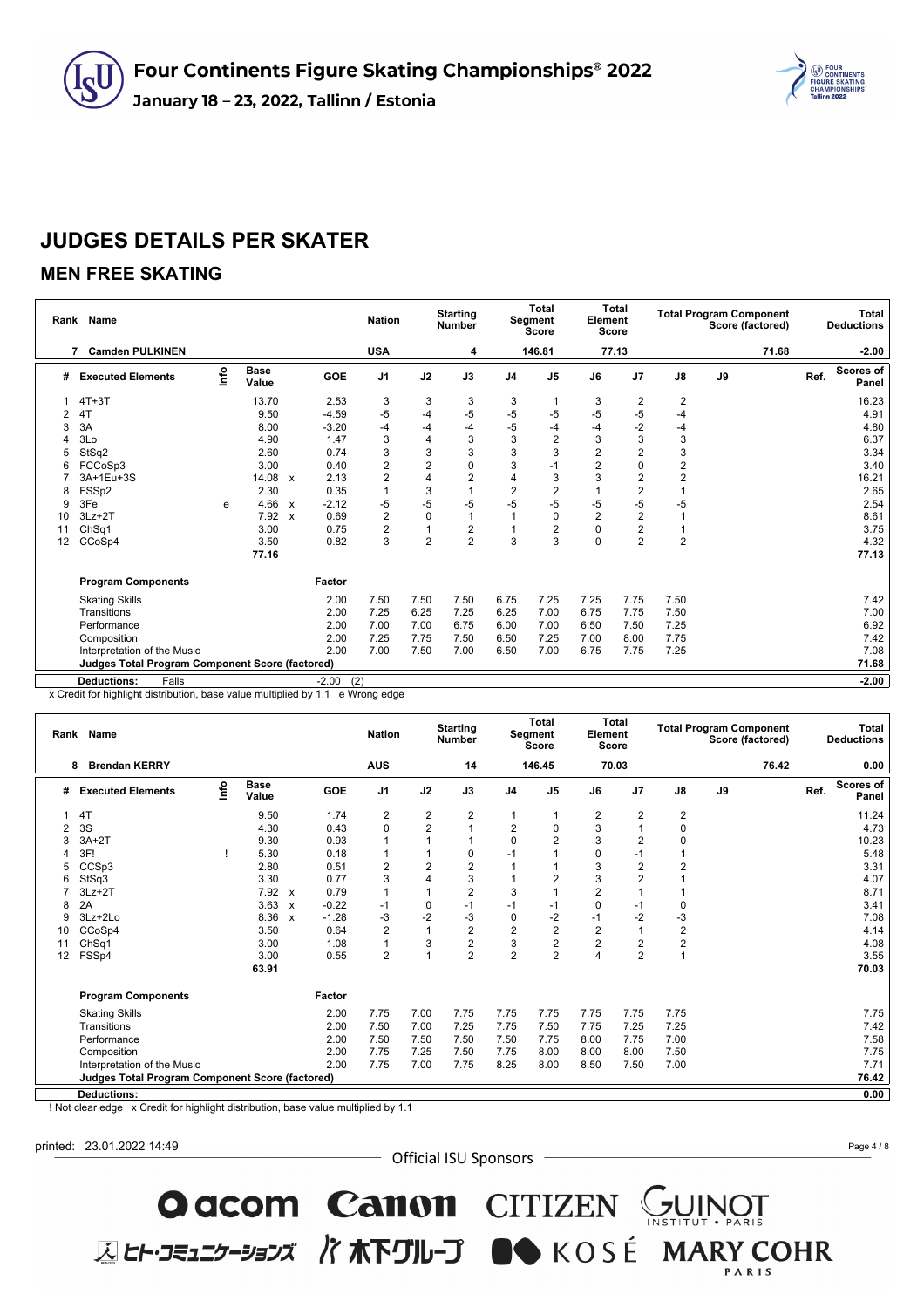

### **MEN FREE SKATING**

|    | Rank Name                                              |      |                      |                           |                | <b>Nation</b>  |                | <b>Starting</b><br>Number |                | <b>Total</b><br>Segment<br><b>Score</b> | Element        | <b>Total</b><br><b>Score</b> |                | <b>Total Program Component</b> | Score (factored) |      | <b>Total</b><br><b>Deductions</b> |
|----|--------------------------------------------------------|------|----------------------|---------------------------|----------------|----------------|----------------|---------------------------|----------------|-----------------------------------------|----------------|------------------------------|----------------|--------------------------------|------------------|------|-----------------------------------|
|    | 9<br>Jimmy MA                                          |      |                      |                           |                | <b>USA</b>     |                | 9                         |                | 145.14                                  |                | 72.22                        |                |                                | 73.92            |      | $-1.00$                           |
| #  | <b>Executed Elements</b>                               | lnfo | <b>Base</b><br>Value |                           | GOE            | J <sub>1</sub> | J2             | J3                        | J <sub>4</sub> | J <sub>5</sub>                          | J6             | J <sub>7</sub>               | J8             | J9                             |                  | Ref. | <b>Scores of</b><br>Panel         |
|    | $4T+3T$                                                |      | 13.70                |                           | $-1.74$        | $-2$           | -3             | $-2$                      | $-1$           | -1                                      | -3             | $-1$                         | $-2$           |                                |                  |      | 11.96                             |
| 2  | 4T                                                     |      | 9.50                 |                           | 2.69           | 3              | 3              | 3                         | 3              | $\overline{2}$                          | 4              |                              | 3              |                                |                  |      | 12.19                             |
| 3  | 3Lo                                                    |      | 4.90                 |                           | 0.16           | $\mathbf 0$    |                | 1                         | $-1$           | 0                                       | $\overline{2}$ | $\Omega$                     | $\mathbf 0$    |                                |                  |      | 5.06                              |
|    | 3A                                                     |      | 8.00                 |                           | $-3.60$        | $-4$           | $-5$           | $-5$                      | -5             | -5                                      | $-4$           | -4                           | $-4$           |                                |                  |      | 4.40                              |
| 5  | FCSp4                                                  |      | 3.20                 |                           | 0.37           |                | 1              | $\overline{c}$            |                |                                         | 3              |                              |                |                                |                  |      | 3.57                              |
| 6  | StSq2                                                  |      | 2.60                 |                           | 0.48           | $\overline{2}$ | $\overline{2}$ | $\overline{2}$            |                |                                         | $\overline{2}$ | $\overline{2}$               | $\overline{2}$ |                                |                  |      | 3.08                              |
|    | 3A+REP                                                 |      | 6.16                 | $\boldsymbol{\mathsf{x}}$ | $-4.00$        | $-5$           | $-5$           | $-5$                      | -5             | -5                                      | -5             | $-5$                         | $-5$           |                                |                  |      | 2.16                              |
| 8  | 3Lz+1Eu+3S                                             |      | 11.77                | $\mathbf{x}$              | 0.49           | $\overline{2}$ |                | 1                         |                | 0                                       | $\overline{2}$ | 0                            | $\mathbf 0$    |                                |                  |      | 12.26                             |
| 9  | 3F                                                     |      | 5.83                 | $\boldsymbol{\mathsf{x}}$ | $-0.53$        | $-1$           | $-1$           | $-1$                      | $-1$           | $-1$                                    | $\Omega$       | $-1$                         | $-1$           |                                |                  |      | 5.30                              |
| 10 | ChSq1                                                  |      | 3.00                 |                           | 1.33           | $\overline{2}$ | 3              | 3                         | 3              | 3                                       | $\overline{2}$ |                              | 3              |                                |                  |      | 4.33                              |
| 11 | CSSp4                                                  |      | 3.00                 |                           | 0.65           | $\overline{2}$ | $\overline{2}$ | 3                         | 2              | $\overline{2}$                          | 3              | $\overline{2}$               | $\mathbf 2$    |                                |                  |      | 3.65                              |
| 12 | CCoSp4                                                 |      | 3.50                 |                           | 0.76           | $\overline{2}$ | 3              | $\overline{2}$            | 3              |                                         | $\overline{2}$ |                              | 3              |                                |                  |      | 4.26                              |
|    |                                                        |      | 75.16                |                           |                |                |                |                           |                |                                         |                |                              |                |                                |                  |      | 72.22                             |
|    | <b>Program Components</b>                              |      |                      |                           | Factor         |                |                |                           |                |                                         |                |                              |                |                                |                  |      |                                   |
|    | <b>Skating Skills</b>                                  |      |                      |                           | 2.00           | 7.25           | 6.75           | 8.00                      | 8.00           | 7.25                                    | 7.75           | 7.50                         | 7.25           |                                |                  |      | 7.50                              |
|    | Transitions                                            |      |                      |                           | 2.00           | 6.75           | 6.75           | 7.50                      | 7.75           | 7.00                                    | 7.25           | 6.75                         | 7.00           |                                |                  |      | 7.04                              |
|    | Performance                                            |      |                      |                           | 2.00           | 7.00           | 7.25           | 7.50                      | 7.50           | 7.25                                    | 7.50           | 7.25                         | 7.50           |                                |                  |      | 7.38                              |
|    | Composition                                            |      |                      |                           | 2.00           | 7.00           | 7.50           | 8.00                      | 7.75           | 7.25                                    | 8.00           | 7.50                         | 7.25           |                                |                  |      | 7.54                              |
|    | Interpretation of the Music                            |      |                      |                           | 2.00           | 7.00           | 7.25           | 7.75                      | 7.75           | 7.50                                    | 7.75           | 7.25                         | 7.50           |                                |                  |      | 7.50                              |
|    | <b>Judges Total Program Component Score (factored)</b> |      |                      |                           |                |                |                |                           |                |                                         |                |                              |                |                                |                  |      | 73.92                             |
|    | Falls<br><b>Deductions:</b>                            |      |                      |                           | $-1.00$<br>(1) |                |                |                           |                |                                         |                |                              |                |                                |                  |      | $-1.00$                           |

x Credit for highlight distribution, base value multiplied by 1.1 REP Jump repetition

|    | Rank Name                                       |         |                      |                           |            | <b>Nation</b>  |                         | <b>Starting</b><br><b>Number</b> |                         | <b>Total</b><br>Segment<br>Score | Element        | <b>Total</b><br><b>Score</b> |                | <b>Total Program Component</b><br>Score (factored) | Total<br><b>Deductions</b>        |
|----|-------------------------------------------------|---------|----------------------|---------------------------|------------|----------------|-------------------------|----------------------------------|-------------------------|----------------------------------|----------------|------------------------------|----------------|----------------------------------------------------|-----------------------------------|
| 10 | <b>Tomoki HIWATASHI</b>                         |         |                      |                           |            | <b>USA</b>     |                         | 11                               |                         | 144.86                           |                | 66.92                        |                | 77.94                                              | 0.00                              |
| #  | <b>Executed Elements</b>                        | lnfo    | <b>Base</b><br>Value |                           | <b>GOE</b> | J <sub>1</sub> | J2                      | J3                               | J <sub>4</sub>          | J <sub>5</sub>                   | J6             | J7                           | J8             | J9                                                 | <b>Scores of</b><br>Ref.<br>Panel |
|    | 4S                                              |         | 9.70                 |                           | 1.78       | $\overline{2}$ | $\overline{\mathbf{c}}$ | $\overline{\mathbf{c}}$          | 3                       |                                  |                | 3                            | $\mathbf{1}$   |                                                    | 11.48                             |
| 2  | 4T<                                             | $\prec$ | 7.60                 |                           | $-3.80$    | $-5$           | $-5$                    | $-5$                             | $-5$                    | $-5$                             | $-5$           | -5                           | -5             |                                                    | 3.80                              |
| 3  | 1A                                              |         | 1.10                 |                           | $-0.07$    | $-1$           | $-1$                    | 0                                | $-2$                    | 0                                | $-1$           | 0                            | $-1$           |                                                    | 1.03                              |
|    | FSSp4                                           |         | 3.00                 |                           | 0.55       | $\overline{1}$ | 3                       | $\overline{c}$                   |                         | $\overline{2}$                   | $\overline{2}$ | 2                            | 2              |                                                    | 3.55                              |
|    | StSq4                                           |         | 3.90                 |                           | 1.24       | 3              | 4                       | $\boldsymbol{2}$                 | 4                       | 3                                |                | 4                            | $\mathsf 3$    |                                                    | 5.14                              |
| 6  | 4T<+REP                                         | $\prec$ | 5.32                 |                           | $-3.80$    | $-5$           | $-5$                    | $-5$                             | -5                      | $-5$                             | $-5$           | -5                           | $-5$           |                                                    | 1.52                              |
|    | 3A+1Eu+3F<                                      | $\prec$ | 14.01                | $\mathbf{x}$              | $-1.20$    | $-2$           | $-1$                    | $-1$                             | $-2$                    | -1                               | $-2$           | 0                            | $-2$           |                                                    | 12.81                             |
| 8  | $3Lz + 2T$                                      |         | 7.92                 | $\boldsymbol{\mathsf{x}}$ | 0.59       | 1              | 2                       | 1                                | $\overline{\mathbf{c}}$ |                                  | $\Omega$       |                              | 0              |                                                    | 8.51                              |
| 9  | 3Lo                                             |         | 5.39                 | $\boldsymbol{\mathsf{x}}$ | 0.74       | $\mathbf{1}$   | $\overline{2}$          | $\overline{c}$                   | $\overline{2}$          |                                  | 3              | 0                            | 1              |                                                    | 6.13                              |
| 10 | CCoSp4                                          |         | 3.50                 |                           | 0.64       | $\overline{2}$ |                         | $\overline{2}$                   | 3                       |                                  | $\overline{2}$ | $\overline{2}$               | $\overline{2}$ |                                                    | 4.14                              |
| 11 | ChSq1                                           |         | 3.00                 |                           | 1.67       | 3              | 3                       | 3                                | 5                       | 3                                | 5              | 3                            | $\overline{2}$ |                                                    | 4.67                              |
| 12 | FCCoSp4                                         |         | 3.50                 |                           | 0.64       | $\overline{1}$ | $\overline{2}$          | $\overline{2}$                   | $\overline{2}$          | $\overline{2}$                   | $\overline{2}$ | $\overline{2}$               | $\mathbf 0$    |                                                    | 4.14                              |
|    |                                                 |         | 67.94                |                           |            |                |                         |                                  |                         |                                  |                |                              |                |                                                    | 66.92                             |
|    | <b>Program Components</b>                       |         |                      |                           | Factor     |                |                         |                                  |                         |                                  |                |                              |                |                                                    |                                   |
|    | <b>Skating Skills</b>                           |         |                      |                           | 2.00       | 7.75           | 8.25                    | 7.75                             | 8.25                    | 8.00                             | 7.75           | 7.75                         | 7.25           |                                                    | 7.88                              |
|    | Transitions                                     |         |                      |                           | 2.00       | 7.50           | 8.00                    | 7.50                             | 8.00                    | 7.75                             | 7.25           | 7.75                         | 7.25           |                                                    | 7.63                              |
|    | Performance                                     |         |                      |                           | 2.00       | 7.50           | 7.50                    | 7.25                             | 8.00                    | 8.00                             | 7.25           | 7.50                         | 7.50           |                                                    | 7.54                              |
|    | Composition                                     |         |                      |                           | 2.00       | 7.50           | 8.00                    | 8.00                             | 8.50                    | 8.25                             | 8.25           | 8.00                         | 7.75           |                                                    | 8.04                              |
|    | Interpretation of the Music                     |         |                      |                           | 2.00       | 7.75           | 7.50                    | 7.75                             | 8.25                    | 8.25                             | 7.75           | 8.00                         | 7.75           |                                                    | 7.88                              |
|    | Judges Total Program Component Score (factored) |         |                      |                           |            |                |                         |                                  |                         |                                  |                |                              |                |                                                    | 77.94                             |
|    | Deductions:                                     |         |                      |                           |            |                |                         |                                  |                         |                                  |                |                              |                |                                                    | 0.00                              |

< Under-rotated jump REP Jump repetition x Credit for highlight distribution, base value multiplied by 1.1

printed: 23.01.2022 14:49

- Official ISU Sponsors -

O acom Canon CITIZEN SUINOT

**区ヒト・コミュニケーションズ バホ下グループ ■◆** KOSÉ MARY COHR

Page 5 / 8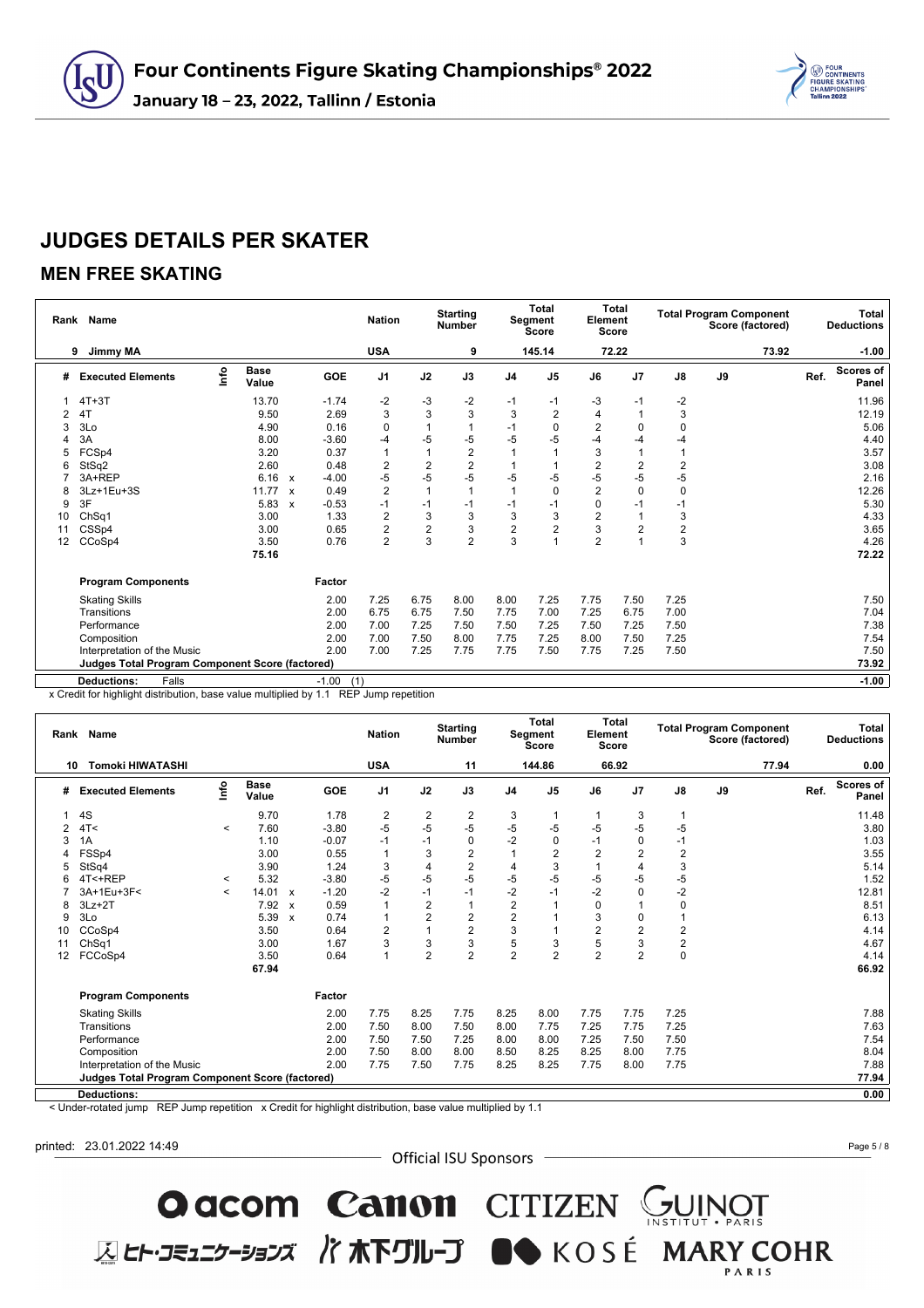

### **MEN FREE SKATING**

|    | Rank Name                                              |         |                      |              |            | <b>Nation</b>  |                | <b>Starting</b><br><b>Number</b> |                         | <b>Total</b><br>Segment<br><b>Score</b> | Element        | <b>Total</b><br><b>Score</b> |                | <b>Total Program Component</b><br>Score (factored) |      | <b>Total</b><br><b>Deductions</b> |
|----|--------------------------------------------------------|---------|----------------------|--------------|------------|----------------|----------------|----------------------------------|-------------------------|-----------------------------------------|----------------|------------------------------|----------------|----------------------------------------------------|------|-----------------------------------|
| 11 | <b>Sihyeong LEE</b>                                    |         |                      |              |            | <b>KOR</b>     |                | 12                               |                         | 144.05                                  |                | 71.63                        |                | 74.42                                              |      | $-2.00$                           |
| #  | <b>Executed Elements</b>                               | lnfo    | <b>Base</b><br>Value |              | <b>GOE</b> | J <sub>1</sub> | J2             | J3                               | J <sub>4</sub>          | J <sub>5</sub>                          | J6             | J7                           | $\mathsf{J}8$  | J9                                                 | Ref. | <b>Scores of</b><br>Panel         |
|    | 4S<                                                    | $\prec$ | 7.76                 |              | $-3.88$    | $-5$           | $-5$           | -5                               | -5                      | -5                                      | -5             | -5                           | -5             |                                                    |      | 3.88                              |
|    | 3A                                                     |         | 8.00                 |              | 1.60       | $\sqrt{2}$     |                | 2                                | $\overline{\mathbf{c}}$ | $\overline{2}$                          | 3              | 2                            | $\overline{2}$ |                                                    |      | 9.60                              |
|    | 3Lz                                                    | $\prec$ | 4.72                 |              | $-2.36$    | $-5$           | $-5$           | $-5$                             | $-5$                    | -5                                      | $-5$           | $-5$                         | -5             |                                                    |      | 2.36                              |
|    | 3Lo                                                    |         | 4.90                 |              | 0.82       | $\overline{2}$ |                |                                  | 2                       | 3                                       | 3              |                              |                |                                                    |      | 5.72                              |
| 5  | CCSp4                                                  |         | 3.20                 |              | 0.59       | $\overline{2}$ | $\overline{2}$ | $\overline{c}$                   | $\overline{\mathbf{c}}$ | 2                                       | 2              |                              |                |                                                    |      | 3.79                              |
|    | $3Lz + 3T$                                             |         | 11.11                | $\mathsf{x}$ | 0.98       |                |                | $\overline{c}$                   | $\overline{\mathbf{c}}$ | 3                                       | $\overline{2}$ | 2                            |                |                                                    |      | 12.09                             |
|    | $3F+3T$                                                |         | 10.45                | $\mathsf{x}$ | 0.80       |                | 0              | $\overline{c}$                   | 3                       | $\overline{2}$                          | $\overline{2}$ | 1                            |                |                                                    |      | 11.25                             |
|    | 2A+1Eu+3S                                              |         | 8.91                 | $\mathsf{x}$ | $-0.22$    | $-1$           | $-1$           | $\overline{2}$                   | $-2$                    |                                         |                | $-1$                         | $-3$           |                                                    |      | 8.69                              |
| 9  | StSq1                                                  |         | 1.80                 |              | 0.24       | $\overline{1}$ | $\Omega$       | $\overline{2}$                   |                         | $\overline{c}$                          | 3              |                              | $\overline{1}$ |                                                    |      | 2.04                              |
| 10 | Ch <sub>Sq1</sub>                                      |         | 3.00                 |              | 0.75       | $\overline{1}$ |                | $\overline{2}$                   | 2                       | $\overline{2}$                          |                |                              | $\overline{2}$ |                                                    |      | 3.75                              |
| 11 | FCCoSp4                                                |         | 3.50                 |              | 0.64       | 2              |                | $\overline{2}$                   | $\overline{2}$          | $\overline{2}$                          | 2              | 0                            | $\frac{2}{3}$  |                                                    |      | 4.14                              |
| 12 | CCoSp4                                                 |         | 3.50                 |              | 0.82       | $\overline{2}$ | $\overline{2}$ | 3                                | $\overline{2}$          | 3                                       | $\overline{2}$ | $\overline{2}$               |                |                                                    |      | 4.32                              |
|    |                                                        |         | 70.85                |              |            |                |                |                                  |                         |                                         |                |                              |                |                                                    |      | 71.63                             |
|    | <b>Program Components</b>                              |         |                      |              | Factor     |                |                |                                  |                         |                                         |                |                              |                |                                                    |      |                                   |
|    | <b>Skating Skills</b>                                  |         |                      |              | 2.00       | 7.50           | 7.00           | 7.50                             | 7.75                    | 8.00                                    | 8.00           | 7.25                         | 7.50           |                                                    |      | 7.58                              |
|    | Transitions                                            |         |                      |              | 2.00       | 7.00           | 7.25           | 7.25                             | 7.75                    | 7.75                                    | 7.50           | 6.75                         | 7.50           |                                                    |      | 7.38                              |
|    | Performance                                            |         |                      |              | 2.00       | 7.25           | 6.75           | 7.25                             | 7.50                    | 7.75                                    | 7.75           | 7.25                         | 7.00           |                                                    |      | 7.33                              |
|    | Composition                                            |         |                      |              | 2.00       | 7.25           | 7.25           | 7.75                             | 8.00                    | 8.00                                    | 7.75           | 7.25                         | 7.75           |                                                    |      | 7.63                              |
|    | Interpretation of the Music                            |         |                      |              | 2.00       | 7.00           | 6.75           | 7.25                             | 7.75                    | 8.00                                    | 7.25           | 7.25                         | 7.25           |                                                    |      | 7.29                              |
|    | <b>Judges Total Program Component Score (factored)</b> |         |                      |              |            |                |                |                                  |                         |                                         |                |                              |                |                                                    |      | 74.42                             |
|    | <b>Deductions:</b><br>Falls                            |         |                      |              | $-2.00$    | (2)            |                |                                  |                         |                                         |                |                              |                |                                                    |      | $-2.00$                           |

 $\leq$  Under-rotated jump  $\geq$  Credit for highlight distribution, base value multiplied by 1.1

|                | Rank Name                                       |         |                      |              |         | <b>Nation</b>  |                         | <b>Starting</b><br><b>Number</b> |                | <b>Total</b><br>Segment<br><b>Score</b> | Element        | <b>Total</b><br><b>Score</b> |                         | <b>Total Program Component</b><br>Score (factored) |      | <b>Total</b><br><b>Deductions</b> |
|----------------|-------------------------------------------------|---------|----------------------|--------------|---------|----------------|-------------------------|----------------------------------|----------------|-----------------------------------------|----------------|------------------------------|-------------------------|----------------------------------------------------|------|-----------------------------------|
|                | <b>Corey CIRCELLI</b><br>12                     |         |                      |              |         | CAN            |                         | 7                                |                | 143.45                                  |                | 69.13                        |                         | 74.32                                              |      | 0.00                              |
| #              | <b>Executed Elements</b>                        | lnfo    | <b>Base</b><br>Value |              | GOE     | J <sub>1</sub> | J2                      | J3                               | J <sub>4</sub> | J <sub>5</sub>                          | J6             | J7                           | J8                      | J9                                                 | Ref. | Scores of<br>Panel                |
|                | 3A                                              |         | 8.00                 |              | $-2.40$ | -3             | $-3$                    | $-2$                             | -4             | -3                                      | -3             | -3                           | -3                      |                                                    |      | 5.60                              |
| $\overline{2}$ | 4T<                                             | $\,<\,$ | 7.60                 |              | $-3.17$ | -3             | $-5$                    | $-4$                             | -5             | $-4$                                    | $-3$           | $-4$                         | $-5$                    |                                                    |      | 4.43                              |
|                | 3Lz                                             |         | 5.90                 |              | 1.67    | 3              | 3                       | 3                                | 4              | $\overline{2}$                          | $\overline{2}$ | 3                            | 3                       |                                                    |      | 7.57                              |
|                | 3Lo                                             |         | 4.90                 |              | 0.98    | $\overline{2}$ | $\overline{\mathbf{c}}$ | $\overline{2}$                   | 3              | $\overline{2}$                          | $\overline{2}$ |                              | $\overline{2}$          |                                                    |      | 5.88                              |
|                | CCSp3                                           |         | 2.80                 |              | 0.47    | $\overline{2}$ | $\overline{2}$          | $\overline{2}$                   | $\overline{2}$ |                                         | 3              |                              |                         |                                                    |      | 3.27                              |
| 6              | 3Fq+1Eu+3S                                      | q       | $11.11 \times$       |              | 0.00    | 1              | $\overline{2}$          | $\mathbf 0$                      | $\Omega$       | $\Omega$                                | $-1$           | 0                            | $-1$                    |                                                    |      | 11.11                             |
|                | $3S+2T$                                         |         | 6.16                 | $\mathsf{x}$ | 0.57    |                |                         | $\overline{2}$                   | 3              |                                         | $\overline{2}$ |                              | 0                       |                                                    |      | 6.73                              |
| 8              | $2A+3T$                                         |         | 8.25                 | $\mathsf{x}$ | 0.84    | 2              |                         | $\overline{c}$                   | 4              |                                         | 3              | 2                            | $\overline{\mathbf{c}}$ |                                                    |      | 9.09                              |
| 9              | StSq2                                           |         | 2.60                 |              | 0.69    | $\overline{c}$ | 3                       | 3                                | 4              | 2                                       | 3              | $\overline{c}$               | 3                       |                                                    |      | 3.29                              |
| 10             | ChSq1                                           |         | 3.00                 |              | 1.75    | 3              | 3                       | $\overline{4}$                   | 5              | $\overline{2}$                          | $\overline{4}$ | 3                            | 4                       |                                                    |      | 4.75                              |
| 11             | FSSp3                                           |         | 2.60                 |              | 0.43    | $\overline{2}$ | $\overline{2}$          | $\overline{2}$                   | 2              |                                         | $\overline{2}$ |                              | 1                       |                                                    |      | 3.03                              |
| 12             | CCoSp4                                          |         | 3.50                 |              | 0.88    | 3              | 3                       | $\overline{2}$                   | 3              | $\overline{2}$                          | 3              | $\overline{2}$               | $\overline{2}$          |                                                    |      | 4.38                              |
|                |                                                 |         | 66.42                |              |         |                |                         |                                  |                |                                         |                |                              |                         |                                                    |      | 69.13                             |
|                | <b>Program Components</b>                       |         |                      |              | Factor  |                |                         |                                  |                |                                         |                |                              |                         |                                                    |      |                                   |
|                | <b>Skating Skills</b>                           |         |                      |              | 2.00    | 7.25           | 7.25                    | 7.50                             | 7.75           | 7.50                                    | 7.00           | 7.25                         | 6.75                    |                                                    |      | 7.29                              |
|                | Transitions                                     |         |                      |              | 2.00    | 7.00           | 7.75                    | 7.25                             | 7.50           | 7.25                                    | 7.00           | 7.25                         | 7.00                    |                                                    |      | 7.21                              |
|                | Performance                                     |         |                      |              | 2.00    | 7.50           | 7.75                    | 7.25                             | 7.75           | 7.50                                    | 7.50           | 7.50                         | 7.25                    |                                                    |      | 7.50                              |
|                | Composition                                     |         |                      |              | 2.00    | 7.50           | 7.50                    | 7.50                             | 7.75           | 7.75                                    | 8.00           | 7.50                         | 7.50                    |                                                    |      | 7.58                              |
|                | Interpretation of the Music                     |         |                      |              | 2.00    | 7.50           | 7.25                    | 7.50                             | 8.00           | 7.50                                    | 7.75           | 7.50                         | 7.75                    |                                                    |      | 7.58                              |
|                | Judges Total Program Component Score (factored) |         |                      |              |         |                |                         |                                  |                |                                         |                |                              |                         |                                                    |      | 74.32                             |
|                | <b>Deductions:</b>                              |         |                      |              |         |                |                         |                                  |                |                                         |                |                              |                         |                                                    |      | 0.00                              |

< Under-rotated jump x Credit for highlight distribution, base value multiplied by 1.1 q Jump landed on the quarter

printed: 23.01.2022 14:49

- Official ISU Sponsors -

O acom Canon CITIZEN SUINOT

**区ヒト・コミュニケーションズ バホ下グループ ■●** KOSÉ MARY COHR

Page 6 / 8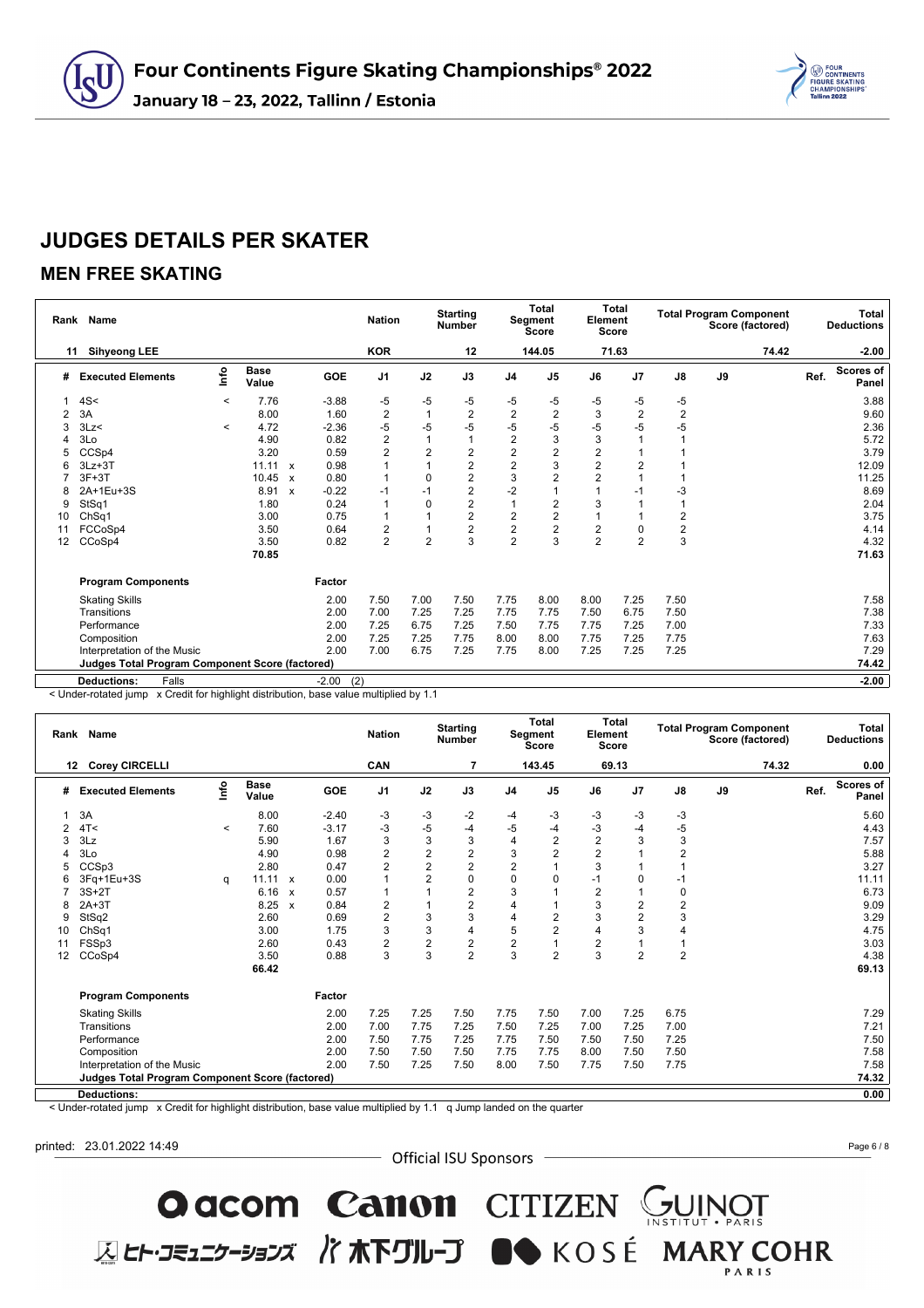

#### **MEN FREE SKATING**

|    | Rank Name                                              |      |                      |              | <b>Nation</b> | <b>Starting</b><br><b>Number</b> |                | Total<br>Segment<br>Score |                | Element        | <b>Total</b><br><b>Score</b> | <b>Total Program Component</b><br>Score (factored) |                  |    |       | Total<br><b>Deductions</b> |                           |
|----|--------------------------------------------------------|------|----------------------|--------------|---------------|----------------------------------|----------------|---------------------------|----------------|----------------|------------------------------|----------------------------------------------------|------------------|----|-------|----------------------------|---------------------------|
| 13 | <b>Dias JIRENBAYEV</b>                                 |      |                      |              |               | <b>KAZ</b>                       |                | 6                         |                | 126.00         |                              | 58.58                                              |                  |    | 67.42 |                            | 0.00                      |
| #  | <b>Executed Elements</b>                               | info | <b>Base</b><br>Value |              | <b>GOE</b>    | J <sub>1</sub>                   | J2             | J3                        | J <sub>4</sub> | J <sub>5</sub> | J6                           | J <sub>7</sub>                                     | $\mathsf{J}8$    | J9 |       | Ref.                       | <b>Scores of</b><br>Panel |
|    | $2A+3T$                                                |      | 7.50                 |              | $-0.14$       | $\mathbf 1$                      | $-1$           | 1                         | 0              | 0              | $-1$                         | $-1$                                               | $-1$             |    |       |                            | 7.36                      |
|    | $3Lz + 2T$                                             |      | 7.20                 |              | 0.98          | $\overline{2}$                   | 3              | 3                         | 2              |                | 0                            | 1                                                  |                  |    |       |                            | 8.18                      |
| 3  | 3Lz                                                    |      | 5.90                 |              | 0.98          |                                  | $\overline{2}$ | $\overline{2}$            | $\overline{2}$ | 2              |                              |                                                    | $\overline{2}$   |    |       |                            | 6.88                      |
|    | CCoSp4                                                 |      | 3.50                 |              | 0.58          |                                  | 2              | $\overline{2}$            | $\overline{c}$ | $\overline{2}$ | 2                            |                                                    |                  |    |       |                            | 4.08                      |
| 5  | 3Lo                                                    |      | 4.90                 |              | 0.98          | 2                                |                | 3                         | 3              | $\overline{c}$ | $\overline{2}$               |                                                    | 2                |    |       |                            | 5.88                      |
|    | CSSp4                                                  |      | 3.00                 |              | 0.35          | 1                                | 0              |                           | $\overline{2}$ |                | $\overline{2}$               |                                                    |                  |    |       |                            | 3.35                      |
|    | ChSq1                                                  |      | 3.00                 |              | 0.83          | $\overline{\mathbf{c}}$          |                |                           | 4              | $\overline{2}$ | $\overline{2}$               |                                                    | $\overline{2}$   |    |       |                            | 3.83                      |
| 8  | StSq2                                                  |      | 2.60                 |              | 0.43          | $\overline{2}$                   | $\overline{2}$ |                           | 3              | $\overline{2}$ |                              |                                                    | $\boldsymbol{2}$ |    |       |                            | 3.03                      |
| g  | 3F<<                                                   | <<   | 1.98                 | $\mathbf{x}$ | $-0.78$       | $-4$                             | $-4$           | $-5$                      | $-5$           | -3             | $-3$                         | $-5$                                               | $-5$             |    |       |                            | 1.20                      |
| 10 | 2S+1Eu+3S                                              |      | 6.71                 | $\mathbf{x}$ | 0.43          | $\overline{2}$                   |                |                           |                |                |                              |                                                    | $\overline{1}$   |    |       |                            | 7.14                      |
| 11 | 2A                                                     |      | 3.63                 | $\mathbf{x}$ | 0.72          | 2                                | 3              | 3                         | 2              | $\overline{2}$ | 2                            | 0                                                  | 2                |    |       |                            | 4.35                      |
| 12 | FCCoSp3                                                |      | 3.00                 |              | 0.30          | $\overline{1}$                   |                |                           | $\overline{2}$ | $\Omega$       |                              | $\Omega$                                           | $\overline{2}$   |    |       |                            | 3.30                      |
|    |                                                        |      | 52.92                |              |               |                                  |                |                           |                |                |                              |                                                    |                  |    |       |                            | 58.58                     |
|    | <b>Program Components</b>                              |      |                      |              | Factor        |                                  |                |                           |                |                |                              |                                                    |                  |    |       |                            |                           |
|    | <b>Skating Skills</b>                                  |      |                      |              | 2.00          | 7.00                             | 6.75           | 6.75                      | 7.00           | 7.25           | 7.00                         | 6.75                                               | 6.50             |    |       |                            | 6.88                      |
|    | Transitions                                            |      |                      |              | 2.00          | 6.75                             | 6.25           | 6.50                      | 7.00           | 7.00           | 6.50                         | 5.75                                               | 6.25             |    |       |                            | 6.54                      |
|    | Performance                                            |      |                      |              | 2.00          | 6.75                             | 6.50           | 6.50                      | 7.00           | 7.25           | 7.00                         | 6.50                                               | 6.75             |    |       |                            | 6.75                      |
|    | Composition                                            |      |                      |              | 2.00          | 7.00                             | 6.25           | 6.50                      | 7.50           | 7.25           | 6.75                         | 6.50                                               | 6.75             |    |       |                            | 6.79                      |
|    | Interpretation of the Music                            |      |                      |              | 2.00          | 7.00                             | 6.00           | 6.75                      | 7.50           | 7.25           | 7.00                         | 5.75                                               | 6.50             |    |       |                            | 6.75                      |
|    | <b>Judges Total Program Component Score (factored)</b> |      |                      |              |               |                                  |                |                           |                |                |                              |                                                    |                  |    |       |                            | 67.42                     |
|    | <b>Deductions:</b>                                     |      |                      |              |               |                                  |                |                           |                |                |                              |                                                    |                  |    |       |                            | 0.00                      |

x Credit for highlight distribution, base value multiplied by 1.1 << Downgraded jump

|    | Rank Name                                              |            |                      |              |                | <b>Nation</b>  |                         | <b>Starting</b><br><b>Number</b> |                | Total<br>Segment<br>Score | Element        | Total<br><b>Score</b> |                         | <b>Total Program Component</b><br>Score (factored) |      | Total<br><b>Deductions</b> |
|----|--------------------------------------------------------|------------|----------------------|--------------|----------------|----------------|-------------------------|----------------------------------|----------------|---------------------------|----------------|-----------------------|-------------------------|----------------------------------------------------|------|----------------------------|
| 14 | <b>Jaeseok KYEONG</b>                                  |            |                      |              |                | <b>KOR</b>     |                         | 5                                |                | 124.19                    |                | 59.61                 |                         | 65.58                                              |      | $-1.00$                    |
| #  | <b>Executed Elements</b>                               | Info       | <b>Base</b><br>Value |              | GOE            | J <sub>1</sub> | J2                      | J3                               | J <sub>4</sub> | J <sub>5</sub>            | J6             | J <sub>7</sub>        | $\mathsf{J}8$           | J9                                                 | Ref. | <b>Scores of</b><br>Panel  |
|    | 3A                                                     |            | 8.00                 |              | $-2.93$        | $-4$           | -3                      | -4                               | -4             | $-3$                      | -4             | -3                    | -4                      |                                                    |      | 5.07                       |
|    | 3A+REP                                                 |            | 5.60                 |              | $-4.00$        | $-5$           | $-5$                    | $-5$                             | $-5$           | $-5$                      | $-5$           | $-5$                  | $-5$                    |                                                    |      | 1.60                       |
| 3  | 3Lo                                                    |            | 4.90                 |              | 0.98           | $\overline{2}$ | $\overline{\mathbf{c}}$ | $\overline{2}$                   | $\overline{2}$ | $\overline{c}$            | $\overline{2}$ |                       | $\overline{\mathbf{c}}$ |                                                    |      | 5.88                       |
|    | FCSp4                                                  |            | 3.20                 |              | 0.85           | 3              | 3                       | $\overline{1}$                   | 2              | 3                         | 3              | 2                     | 4                       |                                                    |      | 4.05                       |
| 5  | 3F                                                     |            | 5.30                 |              | 0.80           | $\overline{1}$ | $\overline{\mathbf{c}}$ | $\frac{2}{2}$                    |                | $\overline{\mathbf{c}}$   | $\overline{2}$ |                       |                         |                                                    |      | 6.10                       |
|    | CSSp4                                                  |            | 3.00                 |              | 0.65           | $\overline{2}$ | 3                       |                                  |                | $\overline{2}$            | $\overline{2}$ | $\overline{2}$        | 3                       |                                                    |      | 3.65                       |
|    | $2A+3T<$                                               | $\tilde{}$ | 7.33                 | $\mathsf{x}$ | $-1.07$        | $-4$           | $-3$                    | $-3$                             | -5             | $-2$                      | $-3$           | $-3$                  | $-3$                    |                                                    |      | 6.26                       |
|    | 2A+3T+2T                                               |            | 9.68                 | $\mathsf{x}$ | 0.35           | $\overline{1}$ | $\mathbf 0$             | 0                                |                | $\overline{2}$            | $\overline{2}$ |                       | $\mathbf 0$             |                                                    |      | 10.03                      |
| 9  | 3S                                                     |            | 4.73                 | $\mathsf{x}$ | 0.50           | 1              |                         | $\overline{1}$                   | 2              |                           | $\overline{2}$ |                       | 0                       |                                                    |      | 5.23                       |
| 10 | ChSq1                                                  |            | 3.00                 |              | 0.92           | 2              |                         | $\overline{c}$                   | 3              | 2                         | $\overline{2}$ |                       | $\overline{2}$          |                                                    |      | 3.92                       |
| 11 | StSq3                                                  |            | 3.30                 |              | 0.61           | $\overline{1}$ | 2                       | $\overline{2}$                   | 2              | 3                         | 3              |                       |                         |                                                    |      | 3.91                       |
| 12 | CCoSp4                                                 |            | 3.50                 |              | 0.41           | $\overline{2}$ | $\mathbf 0$             |                                  |                |                           | $\overline{2}$ |                       | 1                       |                                                    |      | 3.91                       |
|    |                                                        |            | 61.54                |              |                |                |                         |                                  |                |                           |                |                       |                         |                                                    |      | 59.61                      |
|    | <b>Program Components</b>                              |            |                      |              | Factor         |                |                         |                                  |                |                           |                |                       |                         |                                                    |      |                            |
|    | <b>Skating Skills</b>                                  |            |                      |              | 2.00           | 7.00           | 6.25                    | 6.50                             | 6.75           | 7.50                      | 7.00           | 7.00                  | 6.00                    |                                                    |      | 6.75                       |
|    | Transitions                                            |            |                      |              | 2.00           | 6.50           | 5.75                    | 5.75                             | 6.50           | 7.50                      | 6.50           | 6.50                  | 5.25                    |                                                    |      | 6.25                       |
|    | Performance                                            |            |                      |              | 2.00           | 6.75           | 6.00                    | 6.00                             | 6.25           | 7.50                      | 6.75           | 6.75                  | 5.25                    |                                                    |      | 6.42                       |
|    | Composition                                            |            |                      |              | 2.00           | 7.00           | 6.75                    | 6.25                             | 6.75           | 7.25                      | 7.00           | 7.00                  | 5.50                    |                                                    |      | 6.79                       |
|    | Interpretation of the Music                            |            |                      |              | 2.00           | 6.75           | 6.25                    | 6.50                             | 7.00           | 7.50                      | 6.50           | 6.50                  | 5.25                    |                                                    |      | 6.58                       |
|    | <b>Judges Total Program Component Score (factored)</b> |            |                      |              |                |                |                         |                                  |                |                           |                |                       |                         |                                                    |      | 65.58                      |
|    | <b>Deductions:</b><br>Falls                            |            |                      |              | (1)<br>$-1.00$ |                |                         |                                  |                |                           |                |                       |                         |                                                    |      | $-1.00$                    |
|    |                                                        |            |                      |              |                |                |                         |                                  |                |                           |                |                       |                         |                                                    |      |                            |

REP Jump repetition x Credit for highlight distribution, base value multiplied by 1.1 < Under-rotated jump

printed: 23.01.2022 14:49

- Official ISU Sponsors -

Occom Canon CITIZEN GUINOT

**区ヒト・コミュニケーションズ バホ下グループ ■●** KOSÉ MARY COHR

Page 7 / 8